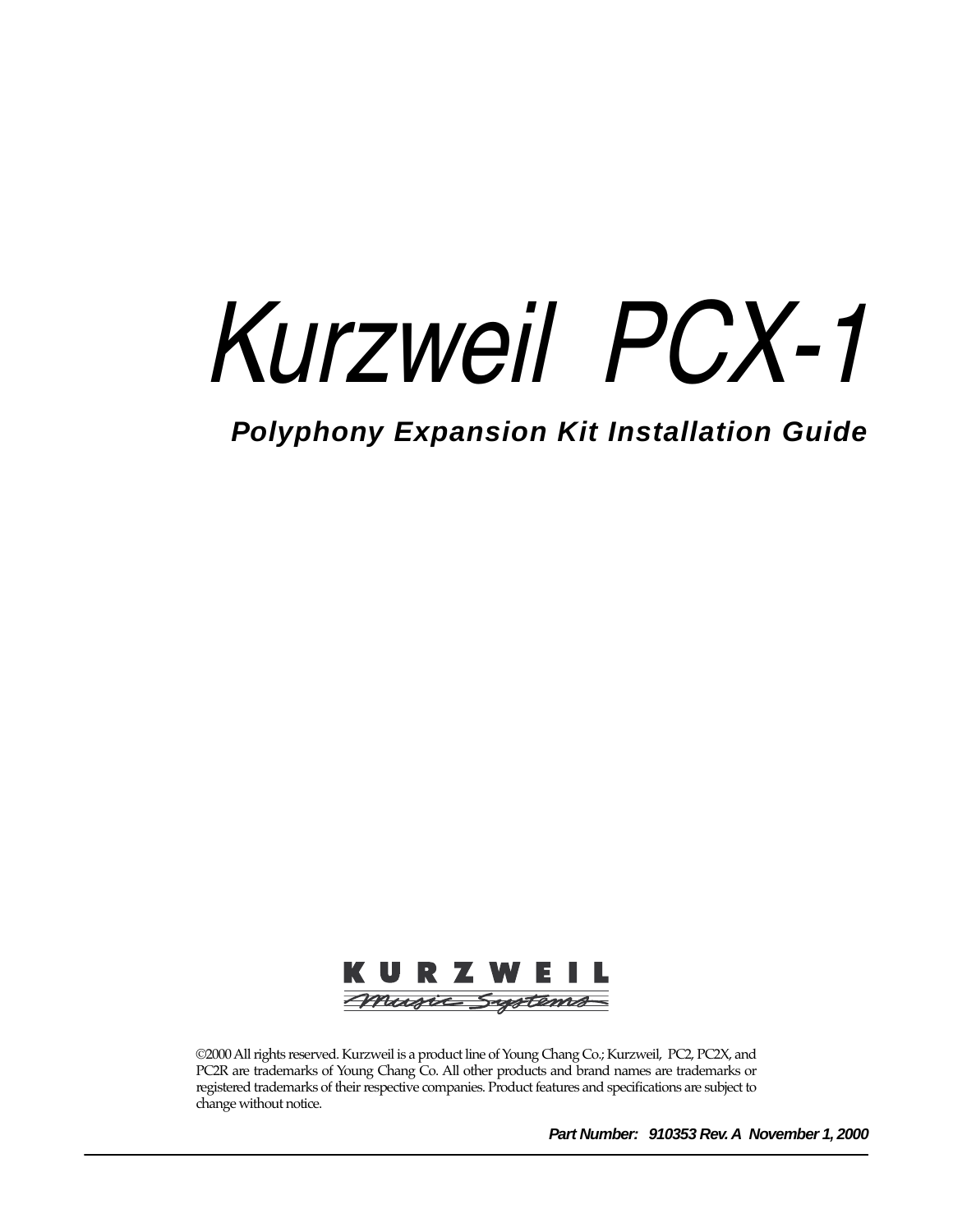# **Young Chang Distributors**

Contact the nearest Young Chang office listed below to locate your local Young Chang/ Kurzweil representative.

#### **Young Chang America, Inc.**

P.O. Box 99995 Lakewood, WA 98499-0995 Tel: (253) 589-3200 Fax: (253) 984-0245

#### **Young Chang Co.**

178-55 Gajwa-Dong Seo-Ku, Inchon, Korea 404-714 Tel: 011-82-32-570-1380 Fax: 011-82-32-570-1218

#### **Young Chang Akki Europe GmbH**

Industriering 45 D-41751 Viersen Germany Tel: 011-49-2162-4491 Fax: 011-49-2162-41744

#### **Young Chang America, Inc. (Canadian Division)**

3650 Victoria Park Ave. Suite 105 Toronto, Ontario Canada M2H 3P7 Tel: (416) 492-9899 Fax: (416) 492-9299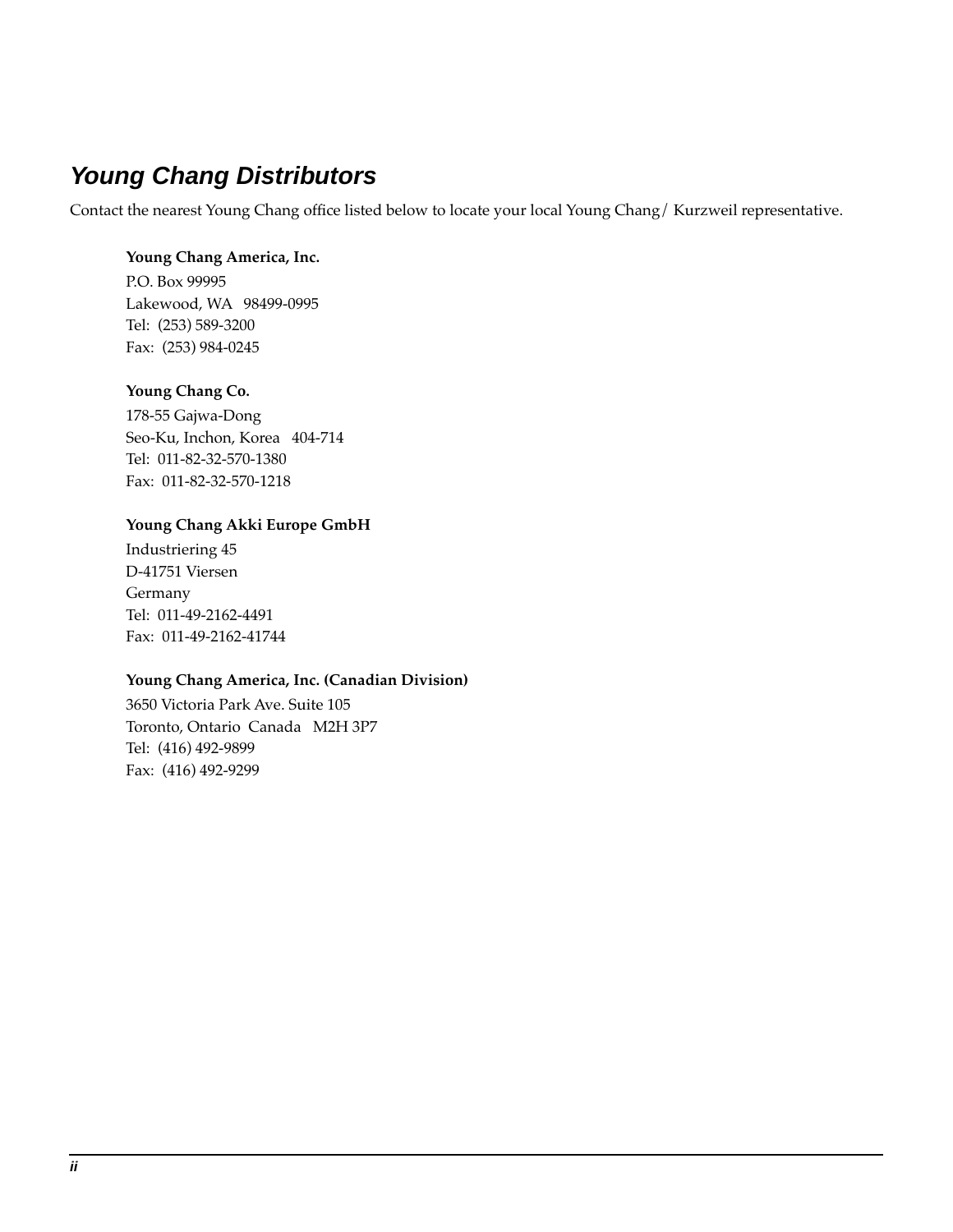# **The Polyphony Expansion Kit**

Thanks for purchasing the PCX-1 Polyphony Expansion Kit! This kit (part number 140071) doubles the polyphony of Kurzweil PC2s—from 64 voices to 128. This document contains instructions for installing the PCX-1 in all PC2 models: the 76-key PC2, the 88-key PC2X, and the rack-mount PC2R.

Please read the all of the introductory information (through *T[ools and Materials Required for](#page-4-0)  [Installation](#page-4-0)*) before proceeding with the installation. Then go to *I[nstalling in Keyboard Models](#page-5-0)* on [page 6](#page-5-0) if you're installing the PCX-1 in a keyboard, or *[Installing in Rack-Mount Models](#page-11-0)* on [page 12](#page-11-0)  if you're installing it in a rack unit.

# **Contents of the Kit**

In addition to this document, your PCX-1 kit should contain the following items:

- Polyphony Expansion board (PCX-1 board)
- Two screws (not needed for keyboard models)
- Floppy disk containing operating system and boot block software
- Floppy disk containing soundware

# **Safety Precautions**

To prevent risk of electrocution, make sure that the PC2 or PC2R is disconnected from its power supply before you begin disassembling the instrument.

Static electricity, even in small amounts, can cause damage to electronic components (especially memory). Before disassembling the instrument, touch a conductive metal surface to discharge any static electricity that you may have built up.

# **System Requirements**

All PC2 series instruments contain three main software components:

| Operating system software | Defines the performance and editing characteristics of the PC2.                                                    |
|---------------------------|--------------------------------------------------------------------------------------------------------------------|
| Soundware                 | Defines the characteristics of programs and setups.                                                                |
| Boot block software       | Contains diagnostic software and other functions (like software<br>updates) not related to performance or editing. |

Each of these components must be Version 2.0 or later for you to be able to use the PCX-1. If you have a rack-mount PC2R, you don't need to check your software versions, since all PC2Rs have at least Version 2.0 of these software components. If you have any of the keyboard models, you'll need to check the versions of all three components, as described below.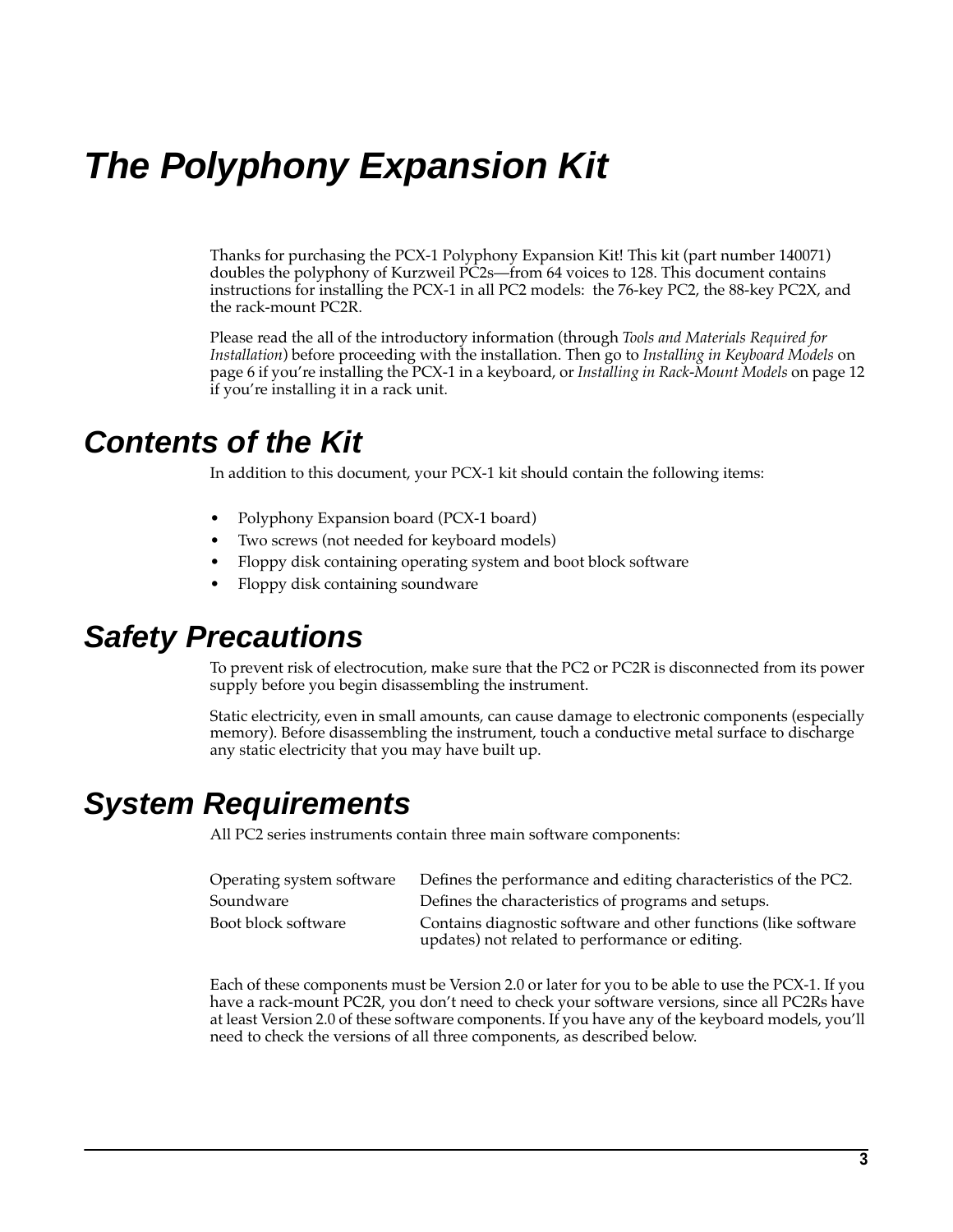<span id="page-3-0"></span>System Requirements

### **Checking Software Versions**

Remember, if you have a rack-mount PC2R, you already have Version 2.0 or later of all three main software components, so you don't need to check your software versions (you can proceed to *[Installing in Rack-Mount Models](#page-11-0)* on [page 12](#page-11-0)).

If you have a keyboard model, you *do* need to check your software versions. As you check each software component, make a note of whether you need to update it. If you don't need to update any components, proceed to *[Removing the Access Pane](#page-8-0)l* o[n page](#page-8-0) 9.

#### **Checking the Boot Block Software Version**

The boot block isn't accessible during normal PC2 operations, since the only time you'll need to use it is when you want to run diagnostics, install a ROM sound option, or update software.

To activate the boot block, turn the instrument on, and watch the display (if it's already on, turn it off then on again). When you see Please wait..., press and release the **Panic** button. This starts the boot block. After a few seconds, you'll see another message indicating that you're running the boot block. The bottom line of the display shows the version of the boot block software. This message doesn't remain visible for long, so check it quickly. If the version number is lower than 2.0, you need to update your boot block (se[e page 6](#page-5-0)).

To return to normal operation, press the **Right** cursor button until you see Run|engine in the bottom line of the display, then press **Yes**.

#### **Checking the Operating System Software Version**

There are two ways to check the version of the operating system software. The first is to watch the display as the instrument powers up. During powerup, the display shows several messages. One of these messages is <code>Welcome to the PC2</code>; this message also indicates the version of the  $\,$ operating system software on the bottom line of the display.

The second way to check the version of the operating system software is to check the value of one of the parameters in the Global menu. Press the **Global** button, then press the **Right** cursor button until you see a parameter called OS Version.

Whichever method you use, if the operating system version is lower than **2.0**, you need to update your operating system software. See *[Updating Operating System Software](#page-6-0)* on [page 7](#page-6-0).

#### **Checking the Soundware Version**

To check the version of your soundware, select Program **127** in the User bank (Bank 1). This is a sine wave that the PC2 uses in its internal diagnostics. The program name is **Sine**, followed by the soundware version number. If this number is lower than **v2.0**, you need to update your soundware (see [page 7](#page-6-0)).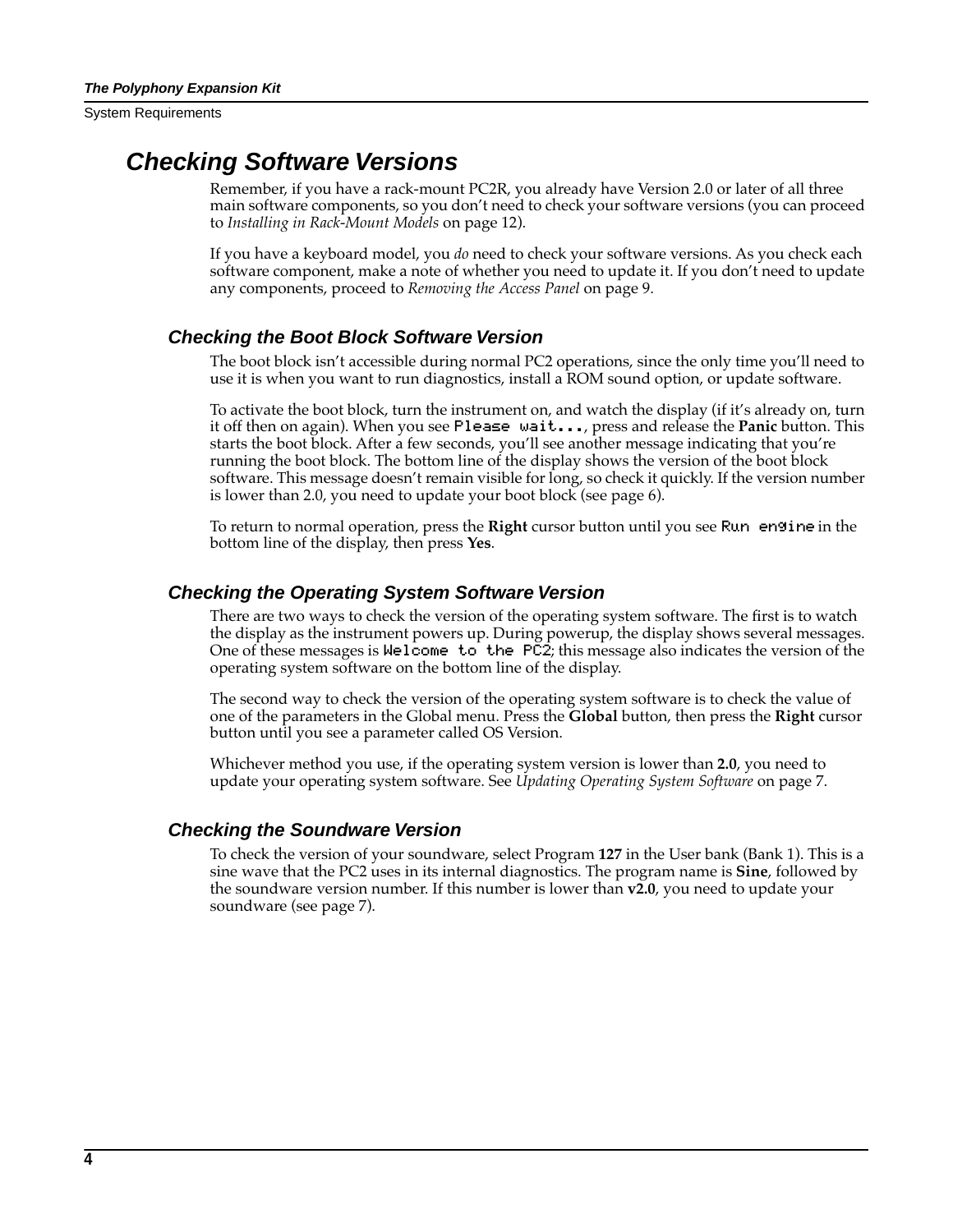Tools and Materials Required for Installation

# <span id="page-4-0"></span>**Tools and Materials Required for Installation**

- #1 (small) Phillips screwdriver
- Two thick foam pads (keyboard models only)

You'll need a flat work area large enough to accommodate the disassembled instrument. Most tabletops will work for the PC2R, but keyboard models require more space—up to 60-by-30 inches, depending on the length of the keyboard. The foam pads listed in the required materials will protect the Alpha Wheel and sliders on keyboard units.

## **Tools and Materials Required for Software Updates**

If you own a keyboard model and you need to update your operating system software, soundware, or boot block, you'll also need the following:

- Standalone sequencer or MIDI file player that has a floppy drive and can send System Exclusive (SysEx) data—or a personal computer (either Windows-compatible or a Macintosh or other computer capable of reading DOS disks and files) equipped with MIDI interface, floppy disk drive, and sequencing software capable of sending SysEx data.
- MIDI cable

#### **Sequencer Software for Windows-Compatible Computers**

For Windows-compatible computers, we recommend using Windows Media Player, which you can download from the following site:

http://www.microsoft.com/windows/windowsmedia/en/Download/default.asp

We've also tested Cakewalk and Logic, although some versions of Cakewalk send the SysEx data too quickly for the PC2 to process. If you use Cakewalk and you're unable to update, please see Cakewalk's on-line help, which describes how to modify an INI file to reduce the SysEx transmission speed.

#### **Sequencer Software for Macintosh**

We've tested MIDIGraphy 1.4.3, which you can download from the following site (note that there's no "www" in this URL):

http://member.nifty.ne.jp/mmaeda/e/works.html

Older versions of MIDIGraphy tend to crash with Mac OS 8 and 9. Additionally, Windows Media Player for the Macintosh does not work at all.

We've also tested Performer 5.0.1 (at tempos up to 215 BPM), and Logic.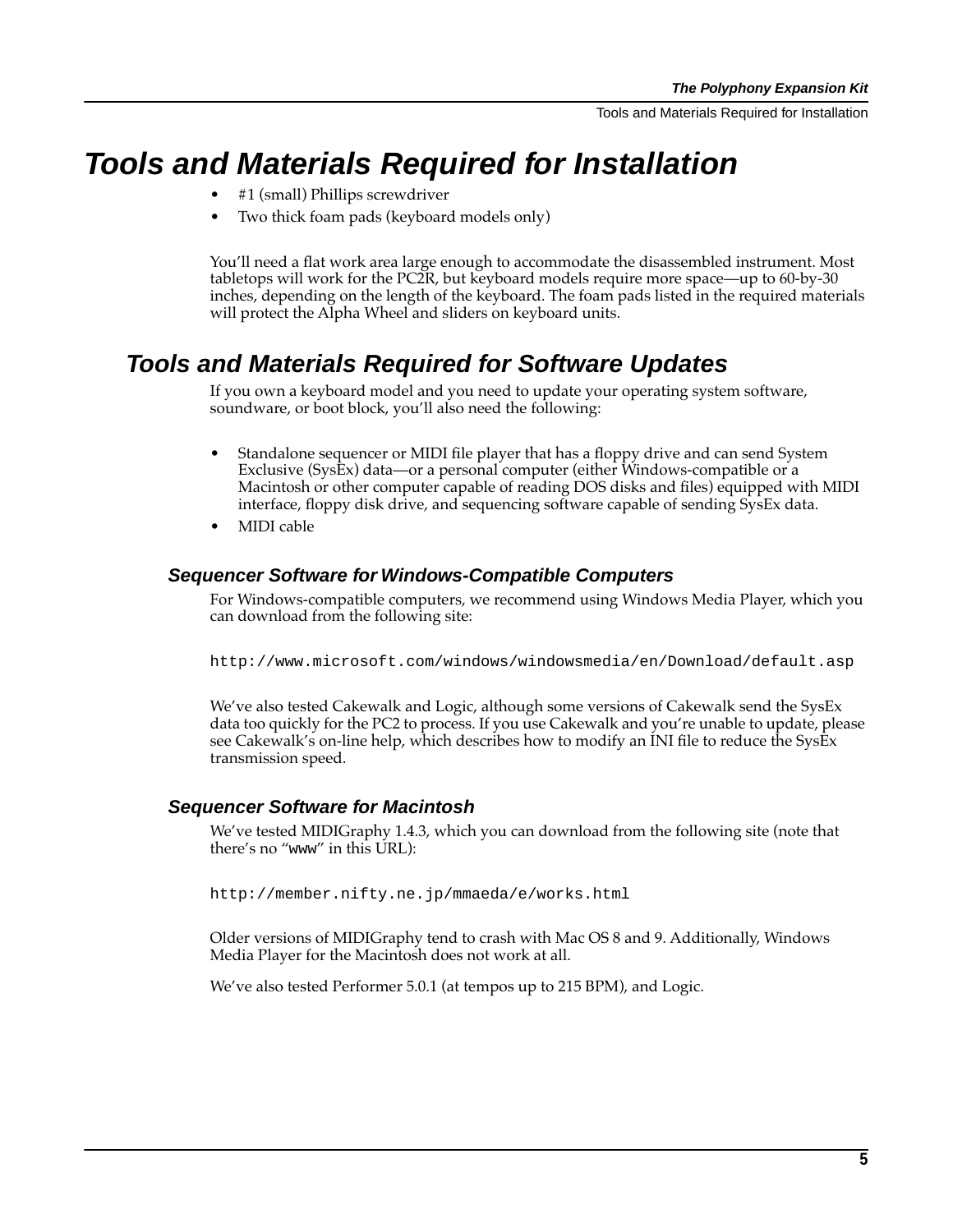# <span id="page-5-0"></span>**Installing in Keyboard Models**

If you haven't checked the versions of your boot block software, operating system software, and soundware, do so before beginning installation. The PCX-1 requires Version 2.0 or later of all three of these software components. See *[Checking Software Versions](#page-3-0)* on [page 4](#page-3-0) to learn how to check software versions. If you need to update one or more software components, see *Updating Software* below. Otherwise, turn to *[Removing the Access Panel](#page-8-0)* on [page 9](#page-8-0).

## **Updating Software**

You'll need to update any PC2 software components that aren't Version 2.0 or later. Updating the software is extremely convenient; all you have to do is load one or more MIDI files into the PC2's flash ROM using a sequencer application. Here's how to set it up.

#### **Saving Objects**

Updating software components requires you to do a hard reset before resuming normal operations. This deletes all information from the PC2's memory. You should dump all userdefined programs, setups, and effects to an external memory source (like a computer sequencer) before updating your software. Otherwise, they'll be lost.

#### **Preparing Your Computer**

- 1. Connect a MIDI cable from the MIDI Out port on your personal computer or MIDI interface to the PC2's MIDI In port.
- 2. Launch the sequencer application on the personal computer.

#### **Launching the PC2's Boot Block**

You'll need to run the boot block for any software updates you make (including updating the boot block itself).

- 1. If the PC2 is on, turn it off.
- 2. Turn the PC2 on, and watch the display.
- 3. When you see Please|wait..., press and release the **Panic** button. After a few seconds, you'll see Main Menu in the top line of the display, and Install engine in the bottom line. This is the boot block.
- 4. Follow the instructions in one or more of the following subsections, depending on which software components need updating.

#### **Updating Boot Block Software**

- 1. When the boot block has finished launching, press the **Right** cursor button until you see UPdate boot block in the bottom line of the display.
- 2. Press Yes. The display changes to UPdate boot block via MIDI.
- 3. Press **Yes**. The display changes to Waiting|for|MIDI.
- 4. Insert the PC2 operating system/boot block disk into the floppy drive of your computer.
- 5. Using the sequencer application on your computer, open the MIDI file named **PC2BK200.MID**.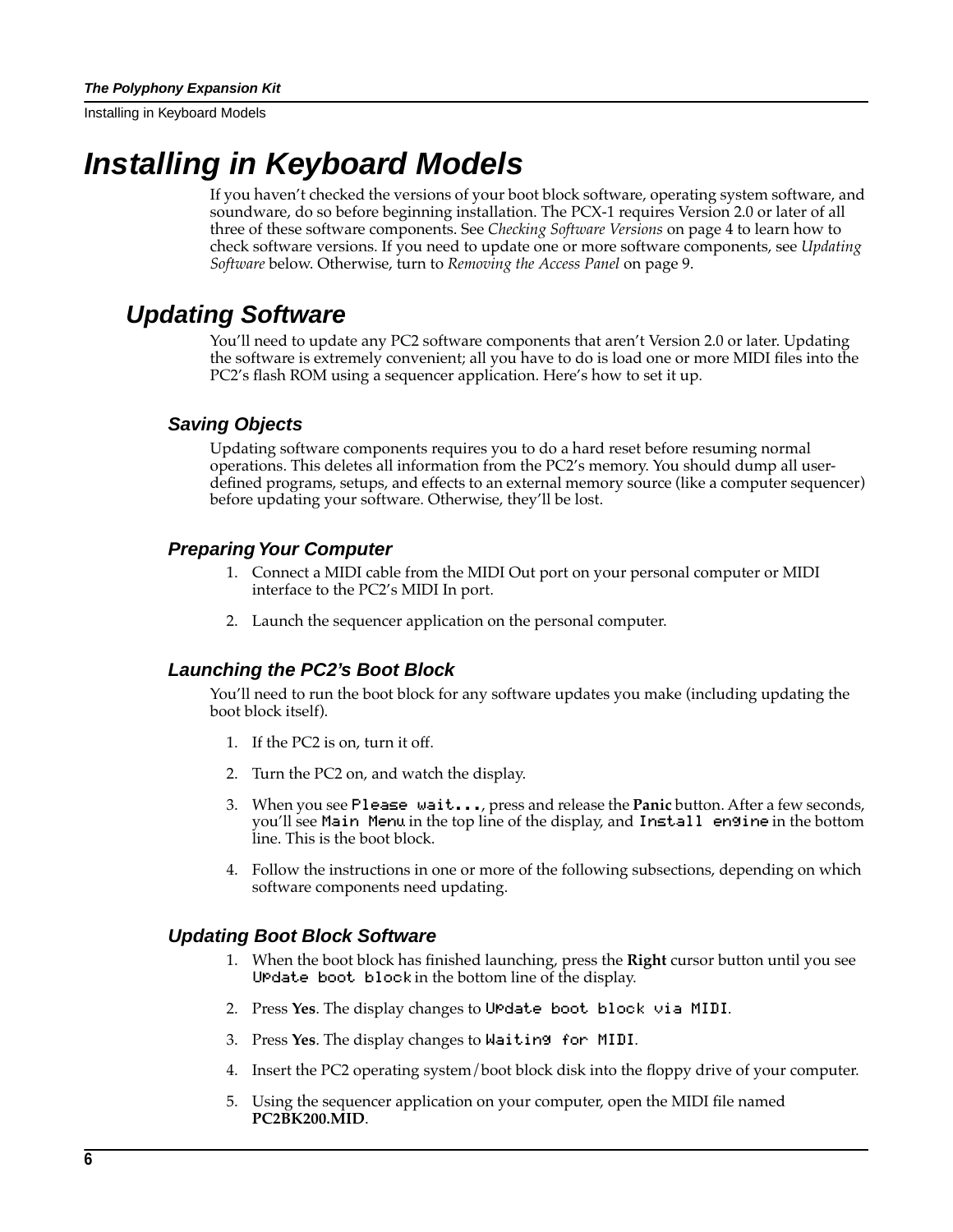- <span id="page-6-0"></span>6. Play the MIDI file. The top line of the display shows  $S<sup>y</sup>S<sup>3</sup>- $\theta$$  file 1 of 1, and the bottom line shows  $\leq$ egment 1 of 1. This file takes just under a minute to load at 215 beats per minute. When the file finishes loading, the PC2 will restart and return to a performance mode.
- 7. Turn off the PC2, then turn it back on and press **Panic** when you see Please|Wait... in the display. This launches the new boot block. You should see the new version number as the boot block launches.
- 8. Follow the instructions in one or both of the following subsections, depending on which software components need updating. If you need to update the boot block software, chances are that you'll need to update both the operating system software and the soundware as well. However, if you *don't* need to update any more software components, proceed to *[Doing a Hard Reset](#page-7-0)* [\(page 8](#page-7-0)).

#### **Updating Operating System Software**

The operating system software, together with the soundware data, are part of the PC2 sound engine. You'll use the Install engine (sound engine) option to install both the operating system software and the soundware.

- 1. When the boot block has finished launching, press **Yes** (this selects the Install|engine option, which is the first option in the boot block menu). The display changes to Install engine via MIDI.
- 2. Press **Yes**. The display changes to Waiting|for|MIDI.
- 3. If necessary, insert the PC2 operating system/boot block disk into the computer's floppy drive.
- 4. Using the sequencer application on your computer, open the MIDI file named **PC2K200.MID**. Set the tempo to 215 beats per minute.
- 5. Play the MIDI file. The top line of the display shows  $S<sup>1</sup>S<sup>-0</sup>$  file 1 of 1, and the bottom line shows  $\epsilon$ egment 1 of 8. This file takes about four minutes to load at 215 beats per minute. When the display shows Done, stop the sequencer (some sequencers will stop automatically at the end of the SysEx data).
- 6. Press **Cancel**. The display shows Install engine via MIDI.
- 7. Follow the instructions in the next subsection if you need to update soundware data. If you don't need to update soundware, proceed to *[Doing a Hard Rese](#page-7-0)t* [\(page](#page-7-0) 8).

#### **Updating Soundware**

The soundware data, together with the operating system software, are part of the PC2 sound engine. You'll use the Install engine (sound engine) option to install both the operating system software and the soundware.

This procedure assumes that you've just finished launching the boot block, and the bottom line of the display shows Install engine. If instead you've just finished updating the operating system software (and the display shows Install engine via MIDI), go to Step 3.

- 1. Press the **Left** or **Right** cursor button until you see Install|engine in the bottom line of the display.
- 2. Press Yes. The display changes to Install engine via MIDI.
- 3. Press **Yes**. The display changes to Waiting|for|MIDI.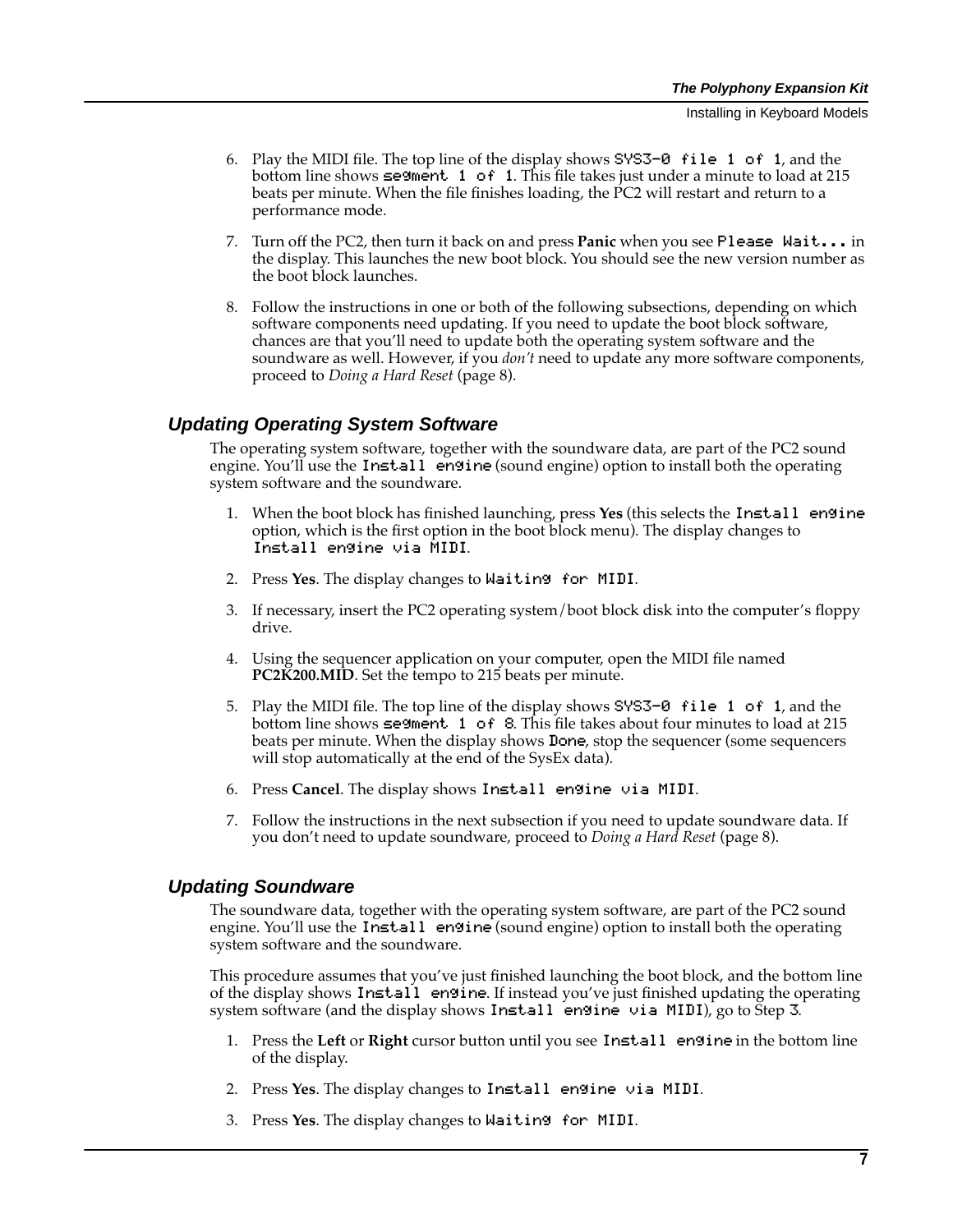- <span id="page-7-0"></span>4. Insert the PC2 soundware disk into the floppy drive of your computer.
- 5. Using the sequencer application on your computer, open the MIDI file named **PC2S200.MID**. Set the tempo to 215 beats per minute.
- 6. Play the MIDI file. The top line of the display shows  $S<sup>1</sup> S<sup>-0</sup>$  file 1 of 1, and the bottom line shows  $\epsilon$ egment 1 of 13. This file takes a little over six minutes to load at 215 beats per minute. When the display shows Done, stop the sequencer (some sequencers will stop automatically at the end of the SysEx data).
- 7. Press **Cancel** twice to return to the boot block menu.
- 8. Do a hard reset, as described in the following subsection.

#### **Doing a Hard Reset**

Remember that a hard reset deletes all user-defined programs, setups, and effects. If you haven't saved these objects and you don't want to lose them, follow the instructions in *Returning to Normal Operations*, then dump the objects you want to save before doing the hard reset. Once you've saved the objects, do the hard reset (in this case, the easiest way to do the hard reset is to use the Reset PC2? option in the Global menu).

This procedure assumes that you're in the boot block menu. If you aren't, relaunch the boot block (see [page 6](#page-5-0) if you need a reminder), then proceed.

- 1. Press the **Left** or **Right** cursor button until you see HARD|RESET in the bottom line of the display.
- 2. Press Yes. The display prompts you with a question: Erase RAM objects?
- 3. Press **Yes**. This performs the hard reset and returns you to the boot block menu.
- 4. Follow the instructions in *Returning to Normal Operations* below.

#### **Returning to Normal Operations**

- 1. Press the **Left** or **Right** cursor button until you see Run|engine in the bottom line of the display.
- 2. Press **Yes**. After a few seconds, you'll be back in a performance mode. You're now ready to begin the installation of the PCX-1 board. Turn to [page 9.](#page-8-0)

#### **Troubleshooting for Software Updates**

You're not likely to have problems updating your software. In fact, there are very few things that can go wrong:

#### **Display is Stuck at "Waiting for MIDI"**

The MIDI signal isn't getting to the PC2. Make sure that the computer's MIDI Out is connected to the PC2's MIDI In. Make sure the cable isn't defective. Try another cable if necessary.

#### **Display Never Shows "Done"**

The PC2 isn't receiving all of the MIDI file data. Try playing the MIDI file at a lower tempo.

If you're still having problems, consult a Kurzweil dealer or service center.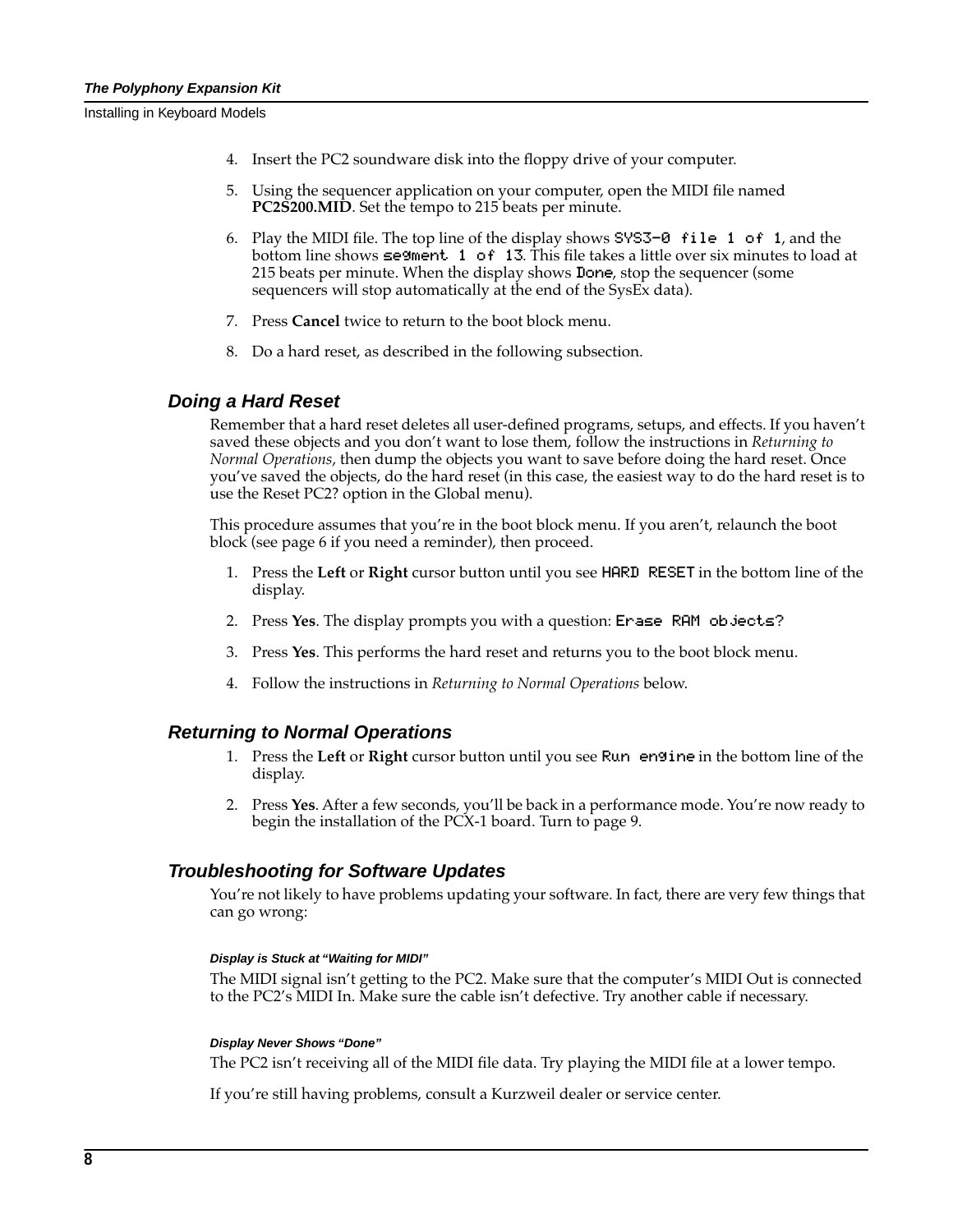# <span id="page-8-0"></span>**Removing the Access Panel**

The PCX-1 board fits into the access opening at the bottom of the keyboard, so the first step is to remove the panel.

- 1. Make sure that the PC2 is disconnected from its power supply, and that you've discharged any residual static electricity by touching a conductive object (like the metal casing of the PC2 itself).
- 2. Position the foam pads on your work surface so that they'll support the ends of the keyboard.
- 3. Place the PC2 face-down on the foam pads, with the keyboard facing away from you. Make sure that the PC2 is not resting on the Alpha Wheel or sliders.
- 4. Using a #1 Phillips screwdriver, remove the seven screws that secure the access panel, as shown in Figure 1.



**Figure 1 Removing the retaining screws**

5. Remove the access panel by lifting its far edge and pulling it up and away from you.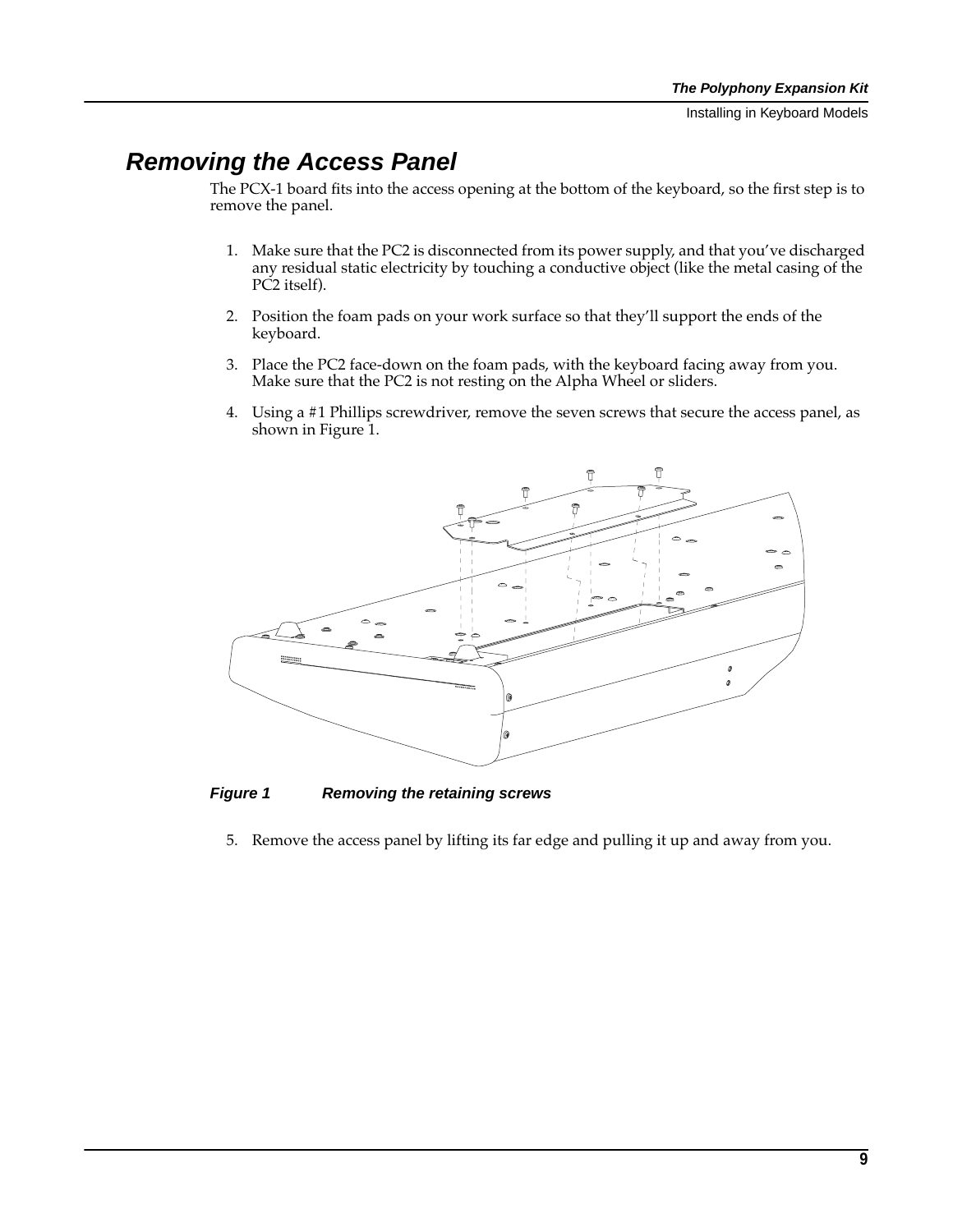## **Installing the PCX-1 Board**

1. Locate the Engine board (see Figure 2), and identify the four white plastic standoffs (vertical pins) that will hold the PCX-1 board in place. Also notice the 24-pin male connector on the Engine board. This will plug into the connector on the PCX-1 board.



**Figure 2 PC2 Engine board**

- 2. Identify the 24-pin female connector (J805) on the PCX-1 board. It's on the bottom of the board—all of the other components are on the top of the board. Also notice the four holes that will align with the standoffs on the Engine board.
- 3. Grasp the board as shown in [Figure 3](#page-10-0) [\(page 11](#page-10-0)). The connector (J805) should be at the left side of the board, and facing away from you. Holding the board vertically, insert it through the access opening, then rotate it until it's horizontal.
- 4. Align the holes in the PCX-1 board with the standoffs on the Engine board. This will align the connectors. All four standoffs should protrude through the PCX-1 board.
- 5. Snap the PCX-1 board onto each of the four standoffs, one at a time, by pressing on the board near the location where each standoff protrudes through the board. You should both feel and hear the board snap into each standoff.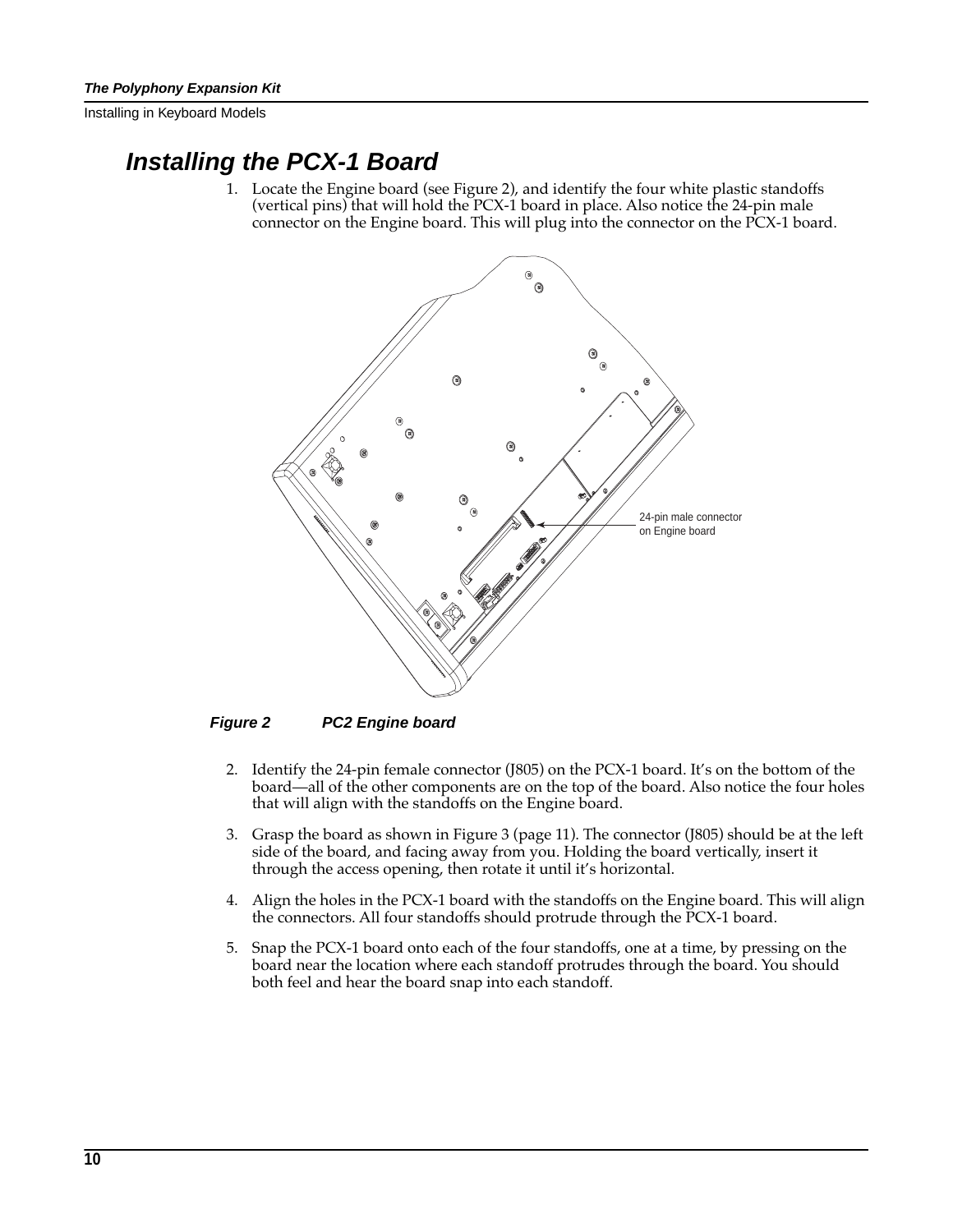<span id="page-10-0"></span>

**Figure 3 Inserting the PCX-1 board**

# **Reassembly and Verification**

- 1. Replace the access panel, and replace the retaining screws.
- 2. Turn the PC2 on, and watch the display. It should show Welcome to the PC2P (for 76-key models) or Welcome to the PC2xP (for 88-key models), then should go to a performance mode. If you don't see the P in the instrument name, the PCX-1 board is not installed properly, and you should repeat the installation procedure or consult a Kurzweil dealer or service center.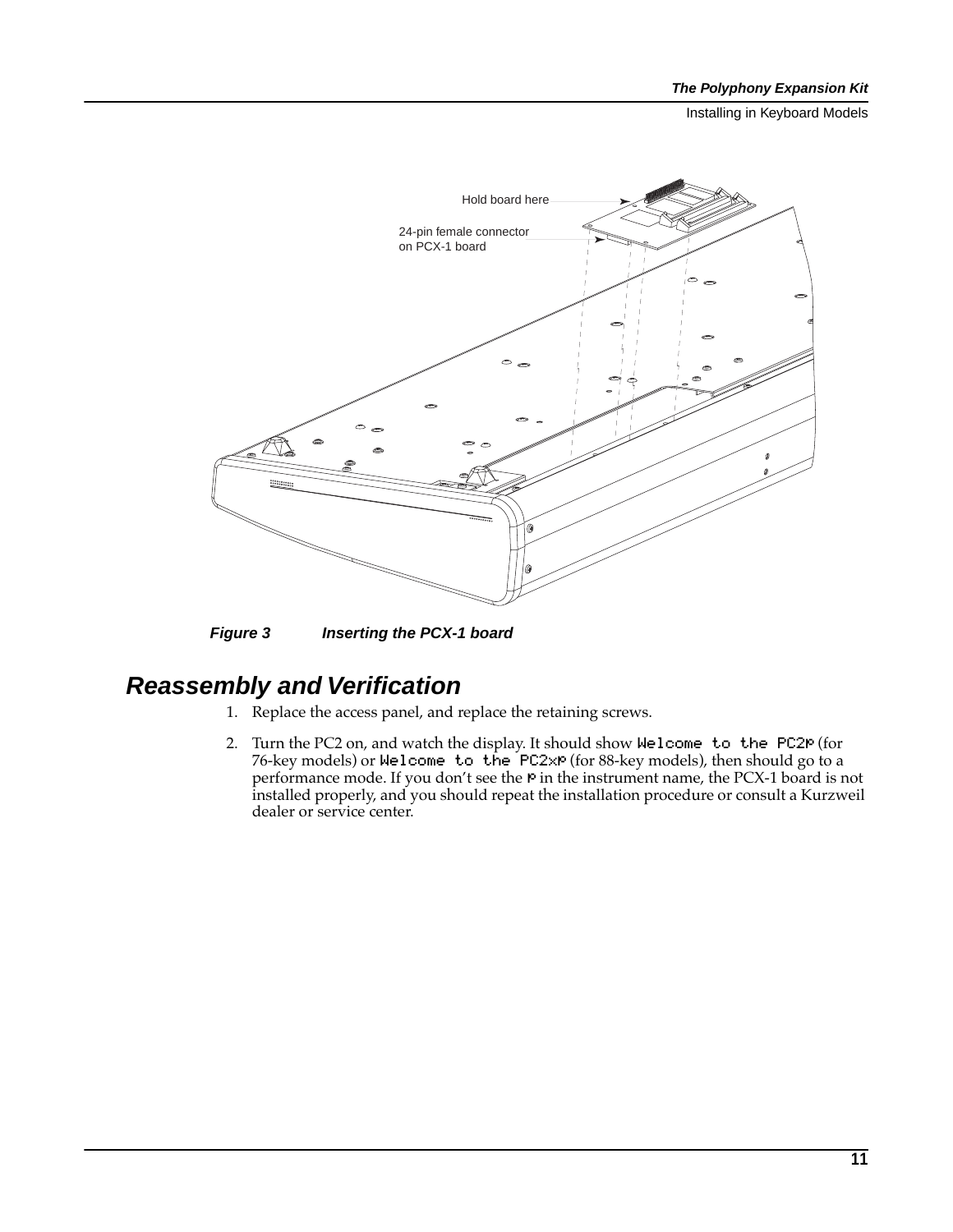<span id="page-11-0"></span>Installing in Rack-Mount Models

# **Installing in Rack-Mount Models**

Installing the PCX-1 in the rack-mount PC2R requires removing the instrument's top panel.

# **Removing the Top Panel**

- 1. Make sure that the PC2R is disconnected from its power supply, and that you've discharged any residual static electricity by touching a conductive object (like the metal casing of the PC2R itself).
- 2. Position the PC2R on your work surface—right side up, with the front panel facing away from you.
- 3. Using a #1 Phillips screwdriver, remove the seven screws that secure the top panel (see Figure 4).



**Figure 4 Removing the retaining screws**

4. Grasp the front of the PC2R and slide the top panel straight back until it's free from the body of the PC2R (see Figure 5).



**Figure 5 Removing the top panel**